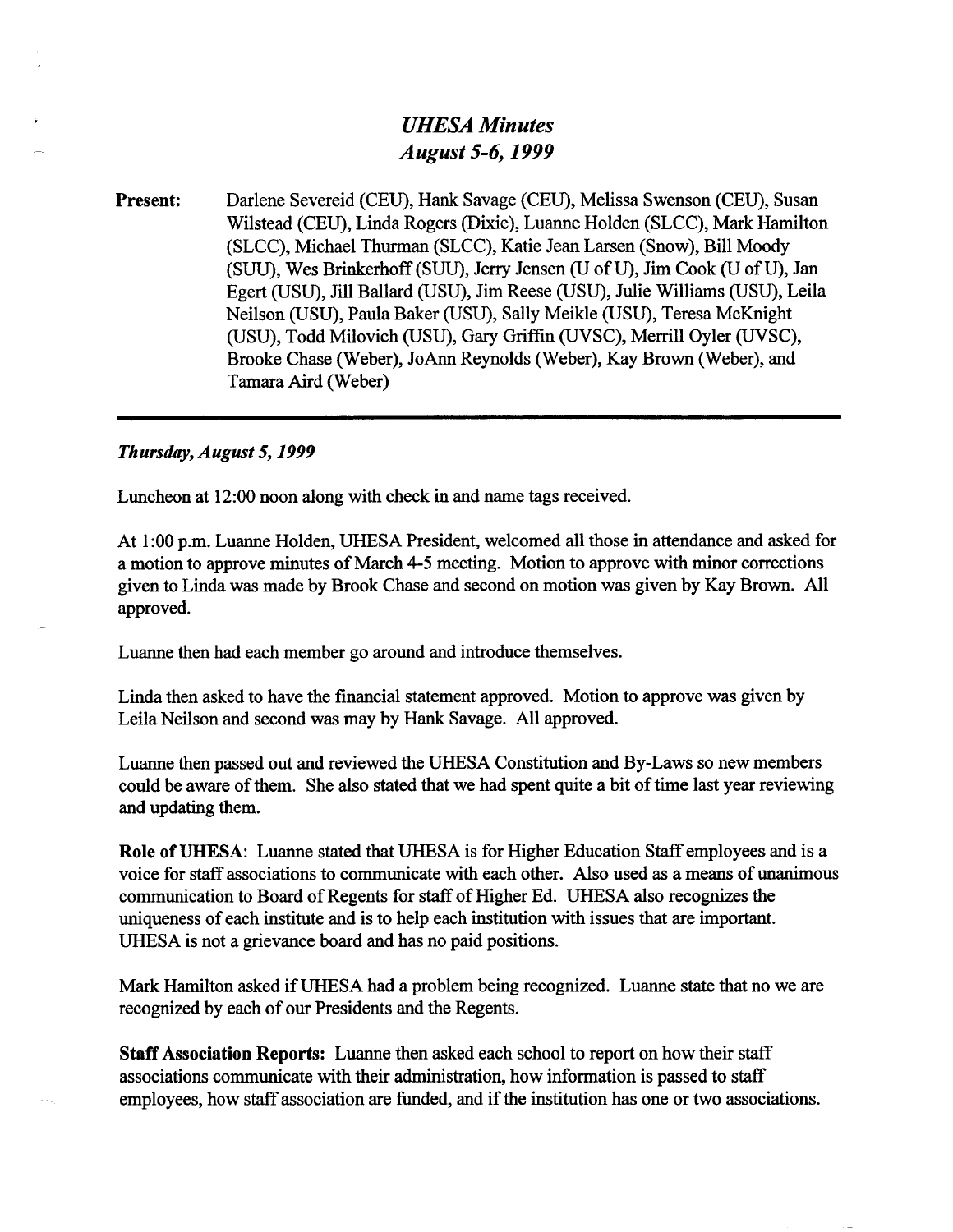*Mark Hamilton (SLCC)* stated they have good relationship with Administration and their President. They meet with President monthly. They communicate with staff by holding three semester meetings, using their executive board and committees also. They receive \$1,500 out of Education and General each year, but they exceed that by \$500 which Vice President helps fund. Costs generally run from \$1,500 to \$2,500. SLCC has one staff association and one pay scale.

*Wes Brinkerhoff (SUU)* said they have good relationship with Administration with a representative on President's Council, Board of Trustees, and many committees. A recent survey showed them that many of their staff were not aware of the association so they could improve their staff communication. They have monthly board meetings and want to develop web page. They are appropriated \$3,600 yearly and have not stipend. Have approximately 360 members that are full and part-time employees and are one association.

*Linda Rogers (Dixie)* stated they have good relationship with administration. Have monthly meetings with President, President of association sits on President's Council and Board of Trustees. Also one staff member is assigned to every committee that the President has. Communicate with staff by newsletters, through building representatives, e-mail, semester business luncheon meetings, and socials. New employees are taken on tour of campus and taken to lunch. Goal is to develop staff web page this year. Dixie is self funded and recent board vote showed that they prefer staying that way. Dues are \$3.00 per month. Dixie has one association.

*Jim Reese and Leila Neilson (Utah State)* reported that they meet monthly with Board of Trustees and President. They communicate with staff by welcome letters to new employees, web site, biannual newsletters, annual conference, and host three brown bag training sessions. Utah State has two associations and each are given \$2,000 budget each year.

*Brooke Chase and Kay Brown (Weber)* stated that they are welcome to attend President's council meetings and are invited to Board of Trustees. Staff representatives meet monthly and they have three open meetings a year. They use e-mail, flyers, newsletters and web page. Weber has two associations and each are funded with \$500. They have no dues.

*Katie Jean Larsen (Snow)* said that representative sits on College Council and President is open to meet with them. They have very good staff development. They meet with all the staff four times a year and on special issues. Snow has two associations but have close cooperation and meet together. Each group is funded \$1,000 by administration.

*Gary Griffin (UVSC)* said they are invited to President's Council and Board of Trustees. There is an open door policy with the President. Faculty Senate also invites them to their meeting. UVSC has an executive board that meets monthly. They are one association and are funded \$7,000 a year which pays for retirement social, years of service, and employee recognition.

*Melissa Swenson (CEU)* stated that they sit on College Senate and are invited to Board of Trustees. They were more successful in getting their President's ear last year than they have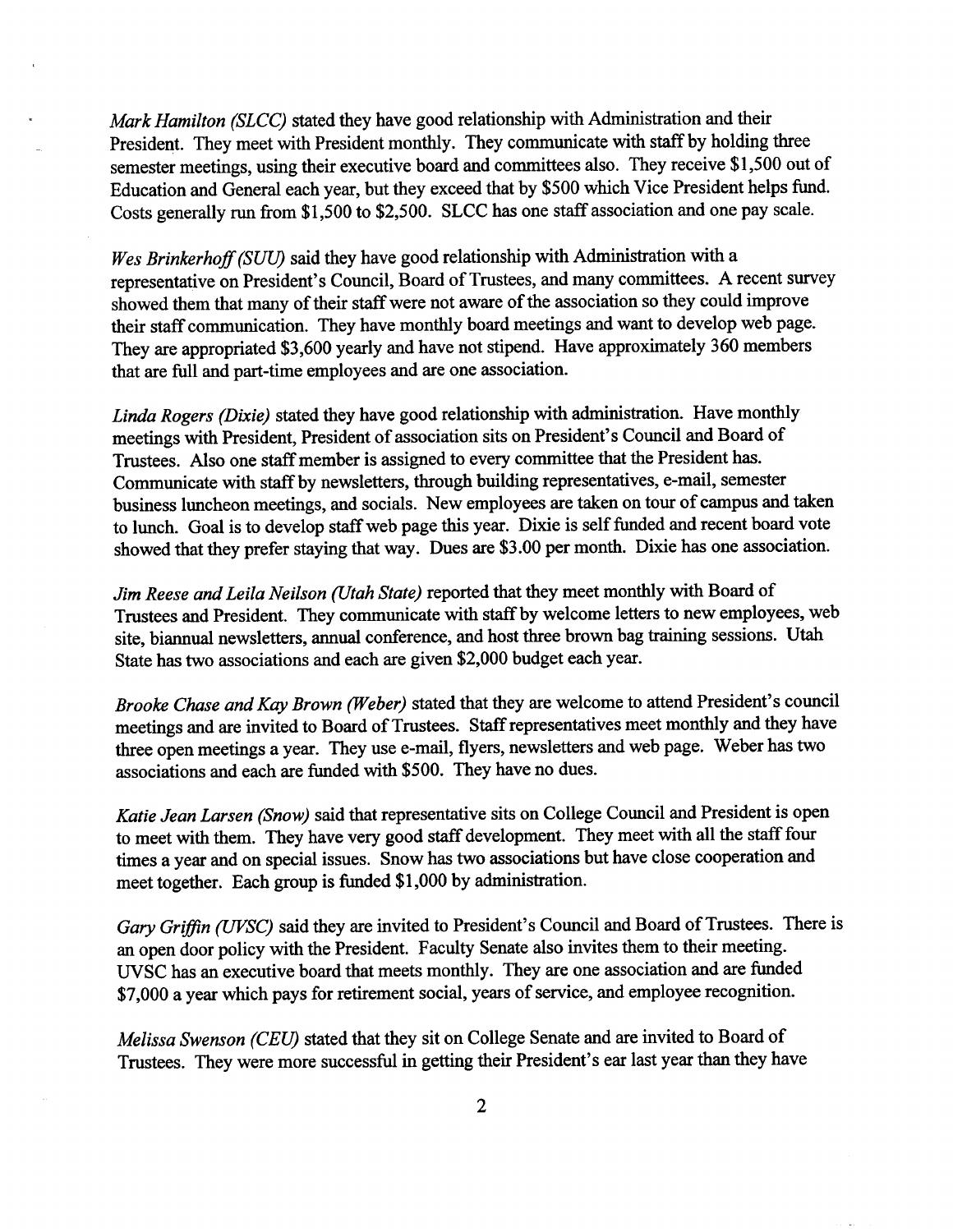been in the past. The work together well with the faculty. They have meetings as needed and can be more than once a month. They communicate with employees through e-mail, meetings, memos and web page. Have option to pay dues, but if want to vote then they must pay dues. Dues are used to send flowers to employees. They get around \$50 to \$100 per pay period.

*Jim Cook (U of U)* said they have struggled a little with recognition as faculty rule on their campus. Are invited to Board of Trustee meetings, but not President Cabinet or Council. Becoming more recognized with newsletter which credit union publishes for all employees. No elections so don't have great responsibility towards association. Board is made up of 24 employees with 8 rotating off each year. Last year had more participation with committee and had a very successful legislative effort. Funded \$5,000 from Human Resources budget and have one association.

Break from 3:05 to 3:20 p.m.

Luanne then mentioned that we are trying to get the web page up and running again. Linda will follow through with Jonathon Morrell and let members know if web site has changed. Luanne reminded everyone that UHESA is here to help provide each staff organization with information they need and that we should remember to thank administration for their support. Also, be sure and use the method of communication that administration wants you to use.

Luanne asked about the support to attend conference. Did employees use college time or own time. All the schools reported that they used college time and Staff Association budget to pay or expenses. Luanne stated that this was a positive change from previous meetings.

**Nominations:** Luanne then stated that each institution can have two voting delegates. She asked Linda to make note of the voting delegates and passed out papers for members to nominate someone to run for President-Elect and Secretary. Luanne will check with nominees and prepare ballots for Friday.

#### Voting Delegates are:

| CEU                   | Darlene Severeid and Susan Wilstead |
|-----------------------|-------------------------------------|
| Dixie                 | Linda Rogers                        |
| $\operatorname{SLCC}$ | Mike Thurman and Mark Hamilton      |
| Snow                  | Katie Jean Larsen                   |
| SUU                   | Wes Brinkerhoff and Bill Moody      |
| U of U                | Jim Cook and Jerry Jensen           |
| USU                   | Leila Neilson and Jim Reese         |
| Weber                 | <b>Brook Chase and Kay Brown</b>    |

 $\overline{3}$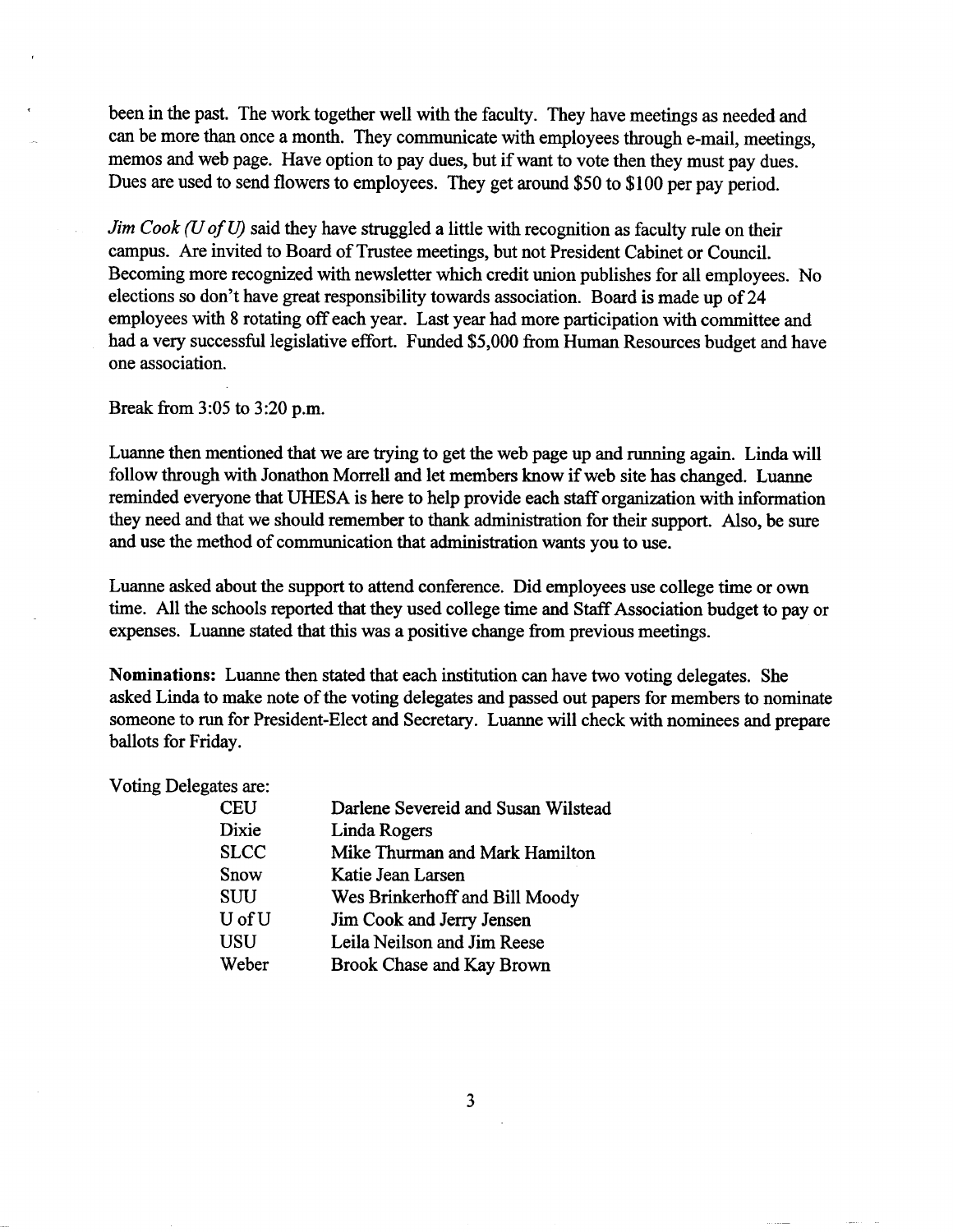**Health Insurance and Compensation Discussion:** Luanne said that letter was ready for each school representative to sign. Asked for final vote of approval to send letter out. All approved. Please sign sometime before you leave today, so she can make copies and get them out to everyone. She then asked for each school to report on their benefits.

SLCC is with Blue Cross Blue Shield. Their co-pay was raised. No premium. They received a 1% pay increase. Pay \$7 or \$14 for prescriptions. \$10 Doctor visit co-pay. Instacare is \$25 and Emergency room is \$50.

SUU is also with Blue Cross Blue Shield. They have \$10 or \$15 for prescription. Received 2.3% pay increase. They have \$10 or \$15 for prescription. \$15 Doctor visit co-pay. Emergency room is \$25. \$25 hospital cost for outpatient and \$75 for inpatient.

USU is with Blue Cross Blue Shield. Received 2.5% pay increase. Prescriptions are 20%. \$15 Doctor co-pay. Emergency room is \$50. Dental stayed the same.

Weber is with Educators Mutual. Professionals received 1% pay increase and Classified received 2% pay increase. Prescriptions are 20%. Co-pays are 15%. Instacare is \$30. Have a deductible of \$400 per person with maximum of \$1,200 per family.

Snow is with Educators Mutual. They received 1.7% pay increase. Prescriptions are \$4 and \$8. \$10 for Doctor visits.

U of U has four plans. Three with Blue Cross Blue Shield and one with PEHP. Also have Talbot Medical Center Health Plan. Received a 2.5% pay increase. Nothing changed on their insurance. Co-pays are \$10 or \$15. If using Medical Center Health Plan employee pays \$0 to \$25.

Dixie changed to Public Employees Health Plan (PEHP). Received a 1.8% pay increase. Prescriptions are 20%. \$10 for Doctor visits. \$25 Instacare. \$50 emergency room. No deductibles.

UVSC is with Educators Mutual. Received 1% pay increase. Prescriptions co-pays are \$7 and \$14. \$15 for Doctor. \$75 for emergency room.

CEU changed to Public Employees Health Plan. No pay raises received. Prescriptions are 20%. \$10 for Doctor visits. \$50 emergency room. No deductible. Also have coordination of benefits.

Meeting was then adjourned.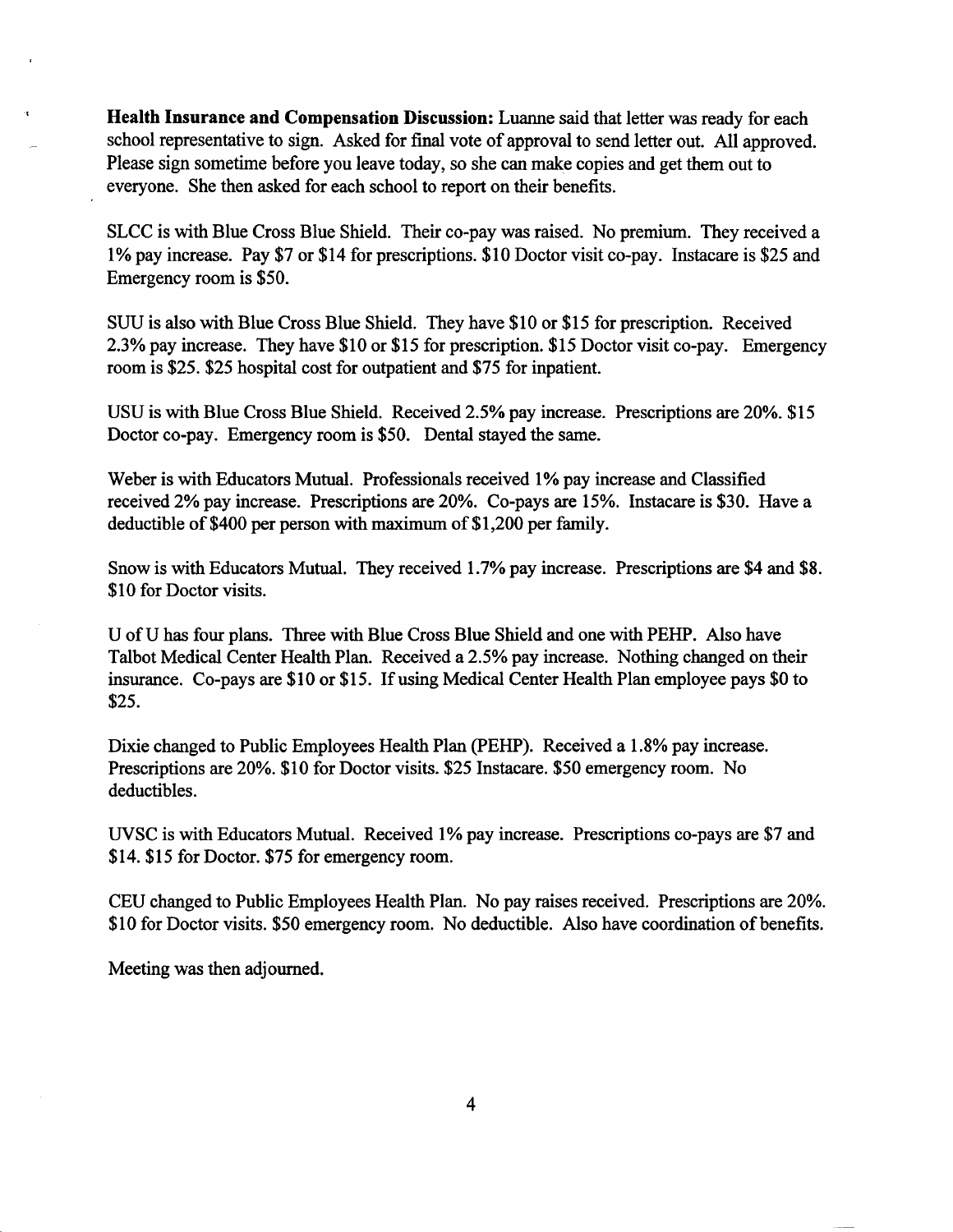## *Friday, August 6,1999*

Luanne started meeting at 9:00 a.m. by passing out ballots for election. Nominees are:

President Elect is a three year term: Wes Brinkerhoff(SUU), Jim Cook (U *of IT),* and Melissa Swenson (CEU)

Secretary (one year term): Kay Brown (Weber), Katie Jean Larson (Snow), Sally Meikle (USU) and Leila Neilson (USU)

Finished up agenda items not gotten to on Thursday.

**Merit Pay for staff employees receiving advanced degrees.** Snow is only institution that has formal process giving merit pay. Associates degree receives \$1,000, Bachelors degree receives \$2,000 and Masters degree \$60 max. Possibility of \$3,000 which all goes on base pay. This is a great morale booster. Weber has some Vice Presidents that give one-tune \$500 for completion of bachelor degree. UVSC is currently looking at this issue seriously but their concern is how to fund it.

**Merit Pay or Pay for Performance:** Brooke Chase asked if any institution gives merit pay or pay for performance. At this time no school is giving pay for performance. UVSC is working on trying to set up.

**Early Retirement:** USU asked the question if soft money employee is eligible for early retirement. There was some discussion on this matter as they had an employee that did not receive it because administrator did not plan for it. Most agreed that their school would not allow it unless budget was set in place. Many not sure about policy on this, but some knew of soft money employees that did and did not receive early retirement.

**Maternity Leave:** Falls under the Family Medical Leave act. Most schools get from six weeks to 12 weeks.

### **Break**

Luanne announced election results. President Elect will be Wes Brinkerhoff (SUU) and secretary will be Leila Neilson (USU).

Jim Reese (USU) then gave his slide presentation on "Year round contact with Legislators." He emphasized that we should do it on our own time, with our own resources. It is important that you know the facts, communicate issues clearly, be positive and polite, stay focused, be brief, and stick to one or two topics. It is important that each person represents themselves when speaking to legislators.